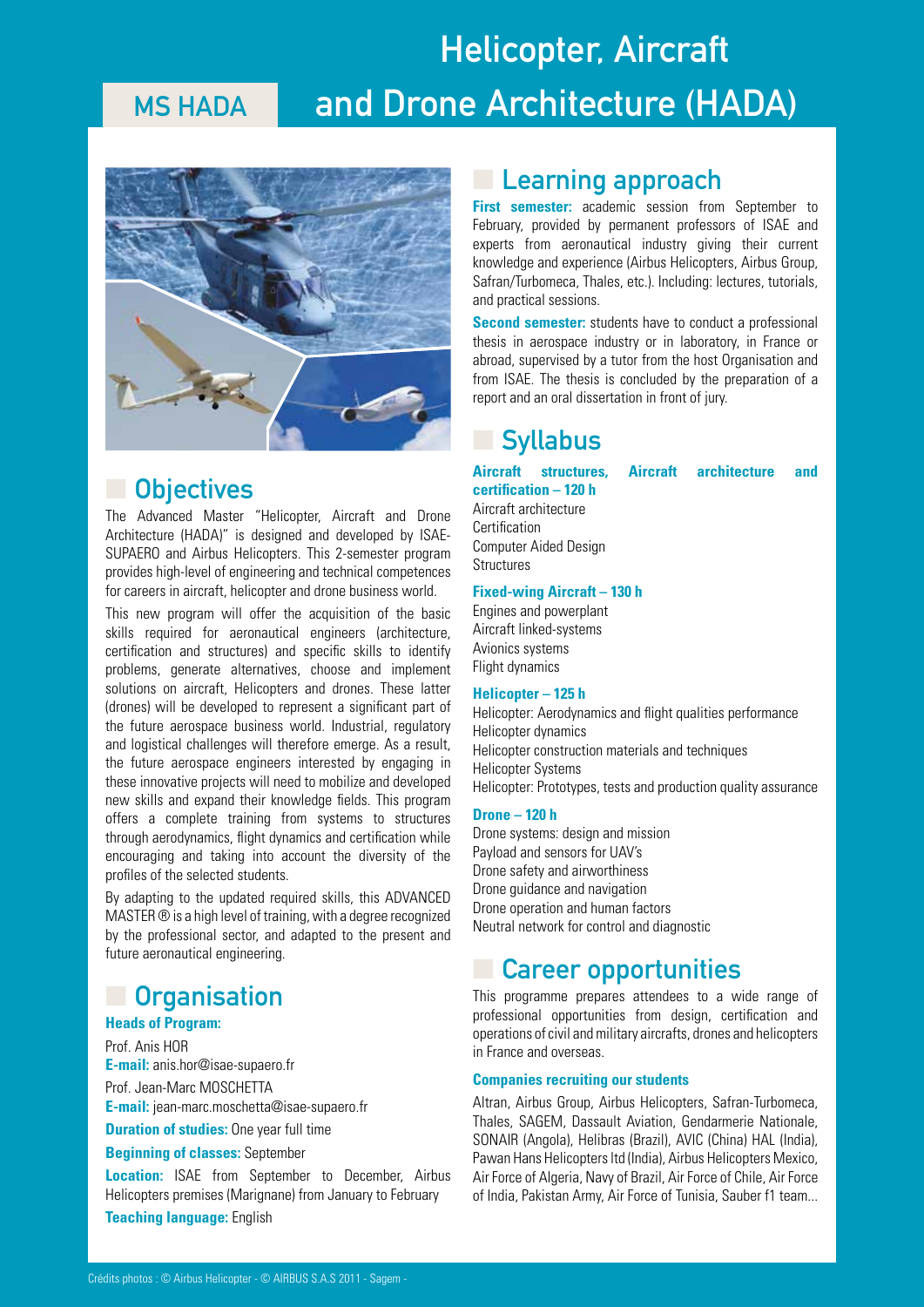#### **TESTIMONIES**

#### **Tanguy DENANTE, France, Aero Designer at Sauber F1 Team, Graduated in 2014**

#### *Why did you choose ISAE and apply for our master ? What were your objectives ?*

When I was studying in engineering school, I worked during 6 months as a trainee at the Rotor design office of Airbus Helicopters. After that great experience, I was determined to work in the Helicopter industry as an engineer. That is why I decided to apply to the ISAE master, in order to have the strongest background as possible in helicopter engineering before applying to a job offer.

#### *According to your experience, which are the strong assets of the Master you did ?*

In my own opinion, the strongest assets of the Helicopter Engineering master are : the quality of the courses which are taught by teachers from ISAE and high specialists from several companies, the partnership with Airbus Helicopters and the proximity with the staff, the factory and the helicopters, the fact that the master is taught in English.

#### *Which are your career plans ?*

As a graduate, I can confirm that following the Helicopter Engineering Master at ISAE is definitely a huge opportunity for any engineer to improve his skills. On my side, the Helicopter Engineering Master was a great advantage to be accepted in the company where I work nowadays. At the moment, my plan is to continue to work in Motorsport, but we never know what could happen in the future !

#### **Nicolas GENTY-PRISCAL, Application Engineer at NTN-SNR, Aerospace Business Unit, Graduated in 2013**

#### *Why did you choose ISAE and apply for our master ? What were your objectives ?*

I choose ISAE school because of the advanced master «Helicopter Engineering» which was very unique. I was and still am fond of helicopters and this was a great opportunity to obtain a specific degree in helicopter engineering field. My objectives was to be hired in a foreign helicopter company by presenting a difference compare to other engineers.

#### *According to your experience, which are the strong assets of the Master you did ?*

The advanced master «Helicopter Engineering» entirely in English was very well thought and organized. More than 15 different subjects from basic to some very specific ones only applicable to helicopters.

The common core syllabus in cooperation with the maintenance master also was interesting in order to get strong basis in aeronautical technique and a good general culture of this world. Finally, the best asset of the master was the 5 weeks training session in Airbus Helicopters (Eurocopter at that time) called «Specific Helicopter Training».

#### *Which are your career plans ?*

Currently, I use everyday what I have learnt in the master for my job. My goal is to obtain more and more experience in order to improve my skills and access to a technical expert job in a aeronautical office design. My greatest wish will to become a technical expert in a Bureau of Investigation for Civilian Aircraft Safety, but that will be for later!

#### **Alix ANDRIEU, France, Flight Test engineer Eurocopter, Graduated in 2008**

During my graduate studies at aeronautical engineer school, my dream was to learn about helicopter however all lessons had been on airplane so I couldn't have theoretical lessons on helicopter working. So I inquired about possible postgraduate courses in other engineering schools or universities and I found this Advanced Master in Europe at ISAE.

After 5 years of study I wanted to start my first job but the Master was the only way to fill my wish to work in Helicopter industry. So I applied for and I could do it.

Thanks to this Master I discovered the helicopter world. This Master gathers all fields regarding helicopter. That means materials, design, avionic, arming, aerodynamic, vibration, systems, flight performances, etc.

One of the main assets of this Master is the involvement of Eurocopter. Parts of lectures are taught by engineers, providing me with their expertise, giving as well a perception of the working of company and different existing jobs.

Now I am working in this leader company of helicopter conception and manufacturing. I joined the flight test department after graduation in September 2008.

After I have been studying this Master program for one year, I could say I feel being a better engineer than without do it».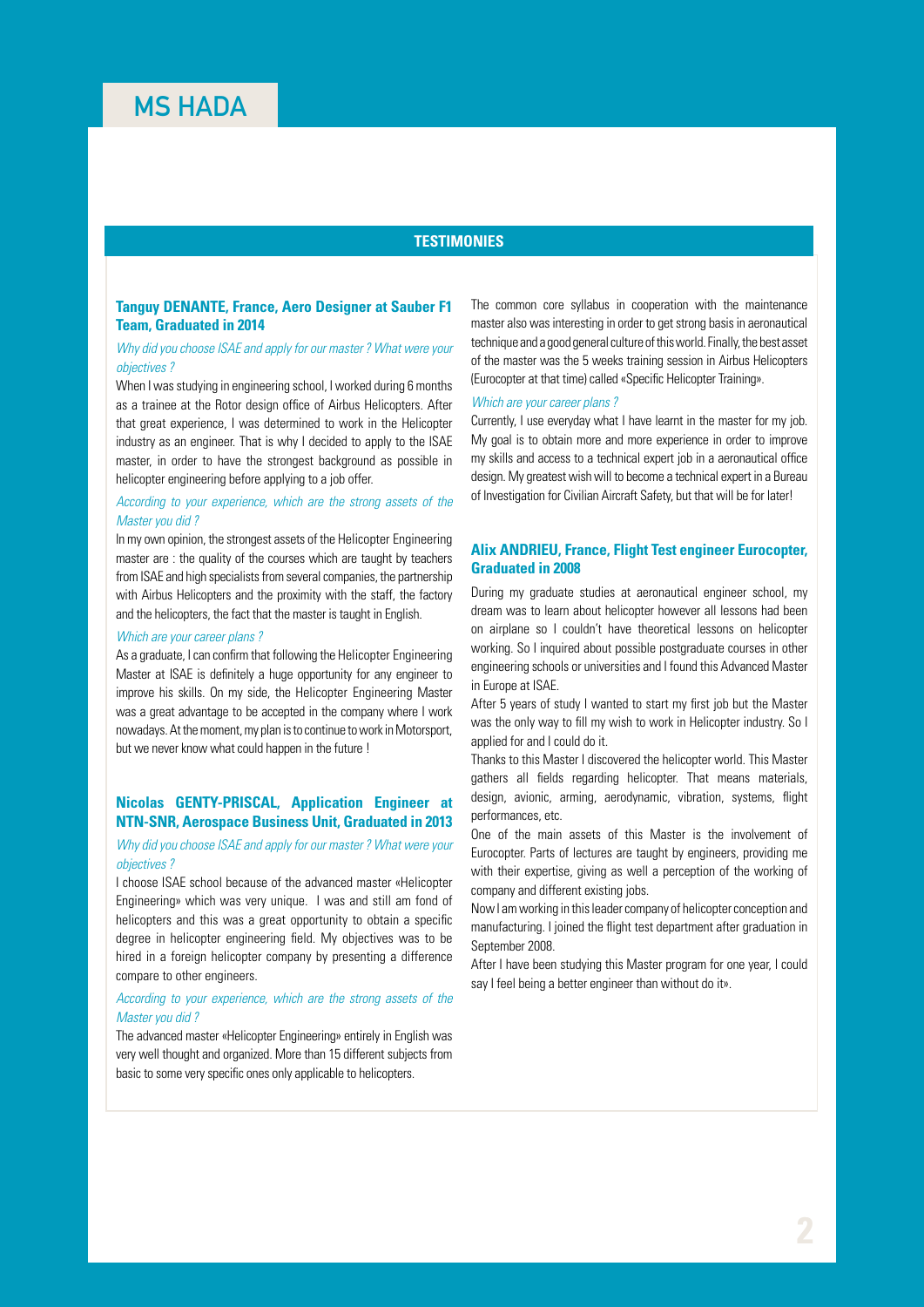### **Advanced Masters**

#### **Academic requirements**

Applicants must have a Master degree, or an equivalent degree in science, or engineering, or a bachelor degree with 3 years of professional experience at least.

#### **Tuition fees 2017:**

|             | FU                                |                               | Out of EU                               |                           |
|-------------|-----------------------------------|-------------------------------|-----------------------------------------|---------------------------|
|             | reduced tuition fees <sup>1</sup> | <b>tuition fees</b>           | <b>reduced tuition fees<sup>2</sup></b> | tuition fees <sup>3</sup> |
| <b>HADA</b> | 7 500 €                           | 12 500 $\text{\textsterling}$ | $12,500$ €                              | 18 000 €                  |

<sup>1</sup> for students graduated in the year of enrollment or the year before and with no professional experience

<sup>2</sup> for individual applicants

3 fees for public agencies and private companies available upon request from Philippe Galaup at: philippe.galaup@isae.fr, Head of recruitment and Contractual Relations

Possibility of studies funding by the Midi-Pyrénées Regional Council for French and UE unemployed applicants.

### **Selection and admission**

#### **Admission to ISAE's master at:**

http://admissionsmasters.isae-supero.fr

#### **Selection and admission are made by an admission committee:**

**>** possible interviews can be organized if necessary

#### **Deadlines for application:**

**>** several admission committees scheduled from February to July 2017, see schedule on our website: www.isae-supaero.fr

#### **Application fees:**

**>** 70 € (non-refundable)

### **Language requirements**

#### **Language qualification requested:**

- **>** TOEFL (IBT): 79 points (Inst. code: 9820)
- **>** or TOEIC: 785 points
- **>** or IELTS: 6.5 points
- **>** or CAE.

### **Your contacts at ISAE**

**Philippe GALAUP,** *Head of recruitment and Contractual Relations* - Phone : +33 (5) 61 33 80 27 **Laurence BALLARIN**, *Senior Admission Advisor* - Phone :+33 (5) 61 33 80 22 **Marie GUIBBAL**, *Senior Admission Advisor* - Phone : +33 (5) 61 33 80 28 **Mikael LE ROUX,** *Senior Admission Advisor - Phone: +33 (5) 61 33 80 13*

info-masters@isae-supaero.fr